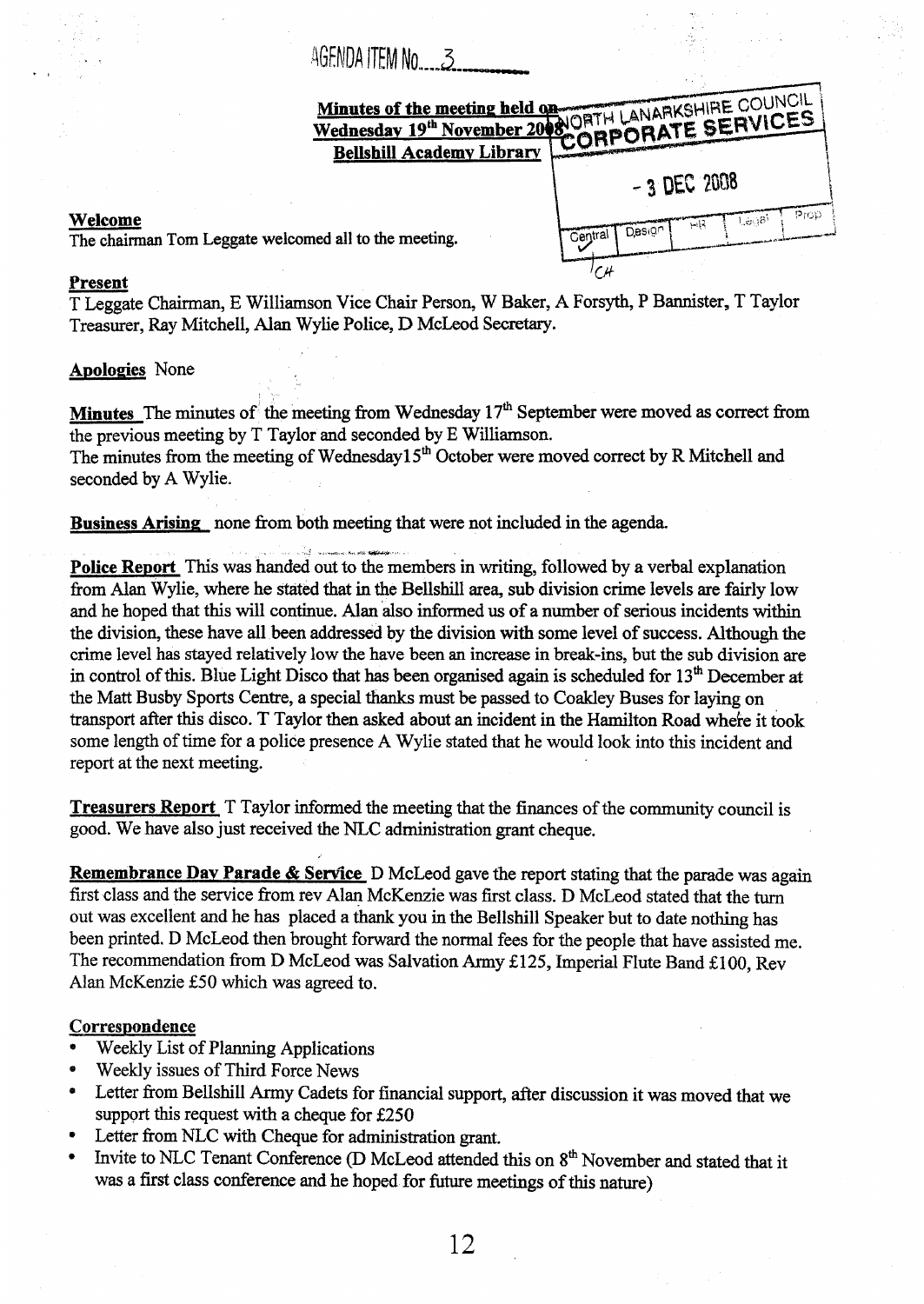- Letter from NLC Environmental Services with a letter of undertaking **for** the **PA** System.
- Letter inviting a member to attend the community forum event meeting on Tuesday **2nd**   $\bullet$ December in Civic Centre.
- Letter NLC inviting a member to the meeting for setting of the council budget and council tax.
- 3 application for premises licences from NLC
- Letter from NLC on post office closures
- Note from NLC cancelling tonight's meeting (D McLeod had contacted the Learning & Leisure Services and this cancellation **was** reversed)
- Letter fiom Town Centre Initiatives on **Christmas** switch on events, **also** looking for financial assistance, (D McLeod stated that both T Taylor **and** himself dealt with this letter **as** it arrived the day after our last meeting, D McLeod stated that the same arrangements should be made as last year and an E-Mail and Letter was sent indicating this decision.
- NL Voluntary Sector newsletter
- CVS customer satisfaction survey (duly **i**
- ASCC postal ballot information (duly completed and returned)
- **Letter** from Zurich Insurance Services
- E-Mail from SCVO newsletter

### **AOCB**

Information about Vincent Court in Bellshill local residents and police have requested the lane next to this address be closed due to vandalism (ongoing) 1. 托德·马克

D McLeod brought forward requests from members of the public from Bellshill to seek assistance for the repair and cleaning of the War Memorial, they have also asked if it could be illuminated, (D McLeod to ask help from Michael McMahon MSP)

As this completed all the business of tonight's meeting the secretary moved a vote of thanks to the chairman until the next meeting.

**P L** 

 $\mathbb{C}$ 

ka kacamatan ing Kabupatèn Kabupatèn Ka

 $\frac{1}{2}$ , and a set of  $\frac{1}{2}$ 

f

**K i** 

i

,

Next Meeting. The next meeting will be held on Wednesday 17<sup>th</sup> December 2008 in Bellshill Academy **staff** room.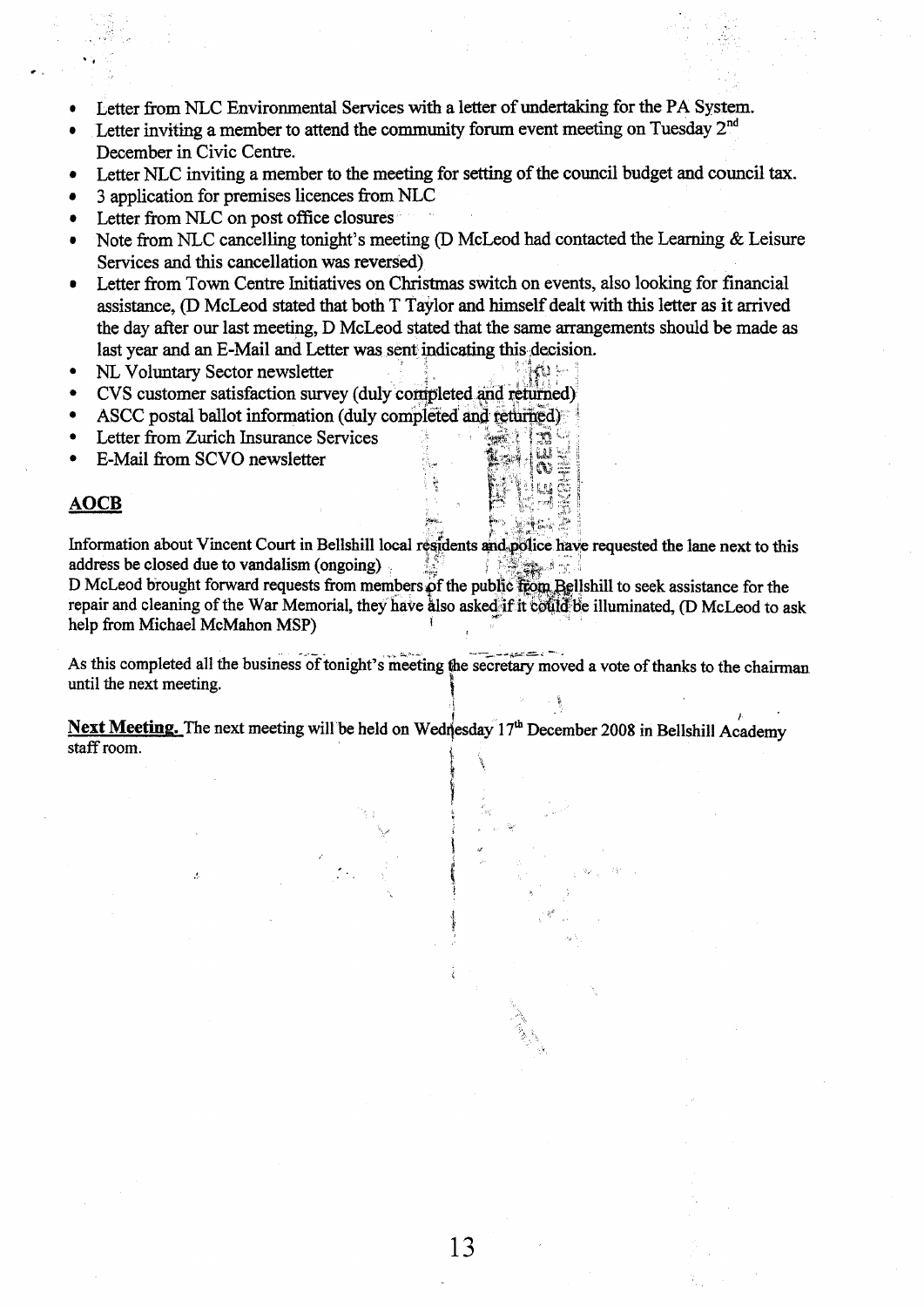# AGENDA ITEM No. 3

## **Minutes of the meeting held on Wednesdav 17& December 2008 Bellshill Academv Librarv**

#### **Welcome**

The chairman **Tom** Leggate welcomed all **to** the **meeting.** 

**Welcome**<br>The chairman Tom<br>Present<br>T Leggate Chairm<br>Mitchell, D McL T Leggate Chairman, E Williamson Vice Chair Person, A Forsyth, , T Taylor Treasurer, Ray Mitchell, D McLeod Secretary.

Apologies P Bannister, Alan Wylie (police)

Minutes The minutes from the meeting of Wednesday19<sup>th</sup> November were moved correct by A Forsyth and seconded by E Williamson.

#### **Business Arising**

E-Mail in response to questions raised at last meeting. T Taylor asked about response time on **an**  incident of assault.

Road closure at Bellziehill roundabout signage was wrong. -

#### **Police Report** None

**Treasurers Report T** Taylor informed the meeting that the finances of the community council is good.

### **Correspondence**

- **4**  Weekly List of Planning Applications
- *0*  Weekly issues of Third Force News
- *0*  Letter of thanks from Bellshill Army Cadets for donation.
- **4**  Letter of *thanks* from Town Centre Initiatives for donation for lighting up ceremony and **Santa's**  sack.
- *0*  Letter from NLC with invite to area partnership and area committee meeting for setting Council Budget and Council Tax. (D McLeod attended this meeting and gave a short report indicating that the content from the meeting was excellent)
- *0*  Letter from Zurich for renewal of our insurance certificate
- *0*  **3** applications for Premises licensed
- *0*  Information card **from** [rekk.co.uk](http://rekk.co.uk) about youth shelters
- **4**  Letter from NLC looking for volunteers to go onto Prison Visiting Committees.
- *0*  NLC winter maintenance policy and procedures document 2008/2009
- *0*  SCVO information down loaded from e-mail
- *0*  **CVS** information bulletin for November 2008
- *0*  Christmas card **from** Cllr Curran
- *0*  Calendar from CVS
- **4**  NLC draft core paths plan update.
- *0*  **CVS** Infobase update briefing paper
- **4**  NLC weekly planning applications
- **4**  NLC minutes of meetings from committees and sub-committees.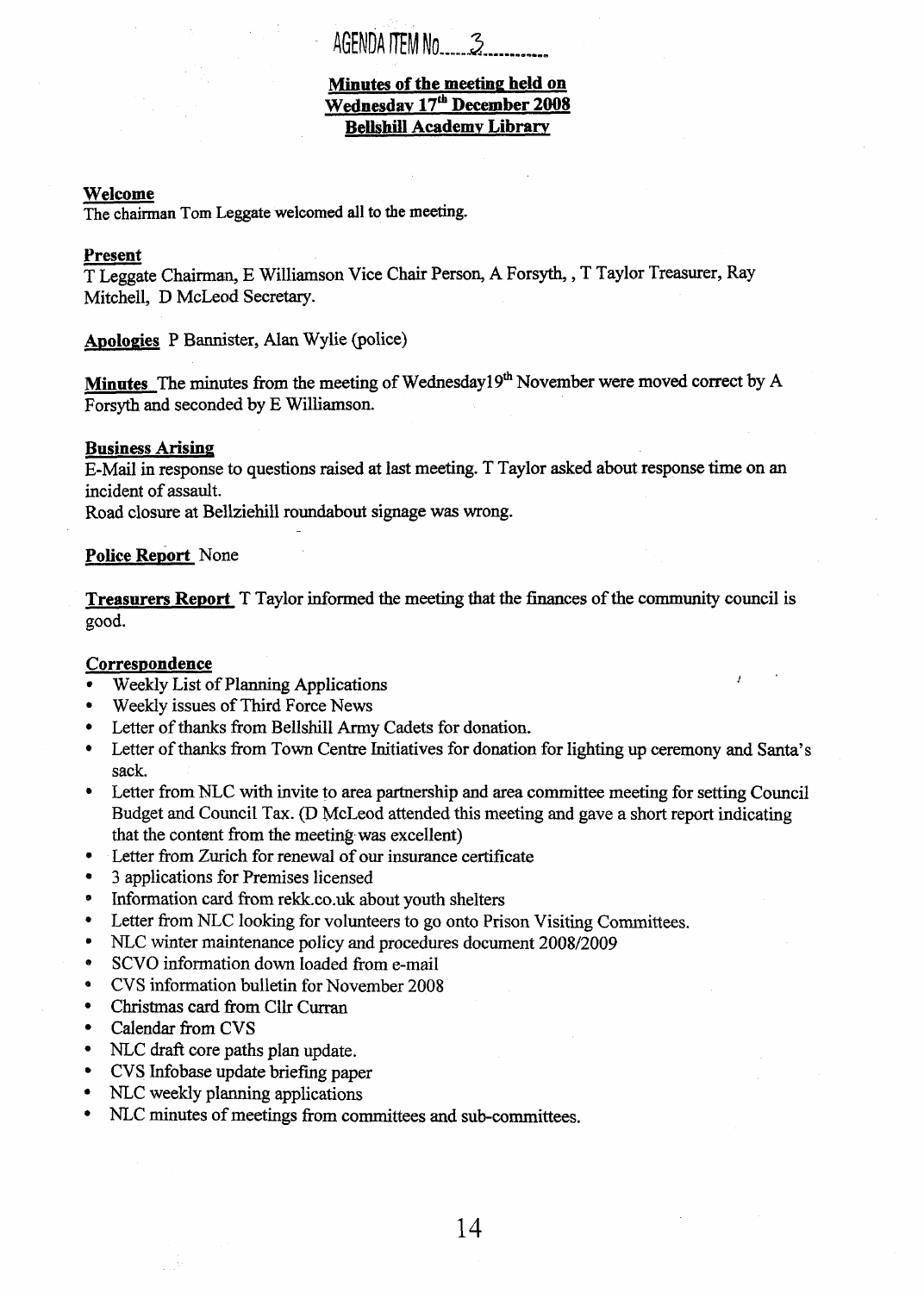**AOCB**<br>
Report from Tom Leggate from ASCC Annual National Conference 2008. He stated that the meeting was<br>
interesting especially the talk from Assistant Chief Constable John Nielsen on Community Policing and interesting especially the **talk from** Assistant Chief Constable John Nielsen on Community Policing and community Councils.

Report from Tom Leggate from the **meeting** between the Scottish Government & COSLA. Tom recommended that the hand out should be copied and sent to all members along with the minutes.

Tom Taylor then brought forward the Christmas lighting ceremony where he attended this on behalf of the Community Council, before this event he telephoned Town Centre Initiatives & NLC to **ask** why and when **the** lights would be erected **as** the ceremony would be later in the week. The lights were erected but **during**  the ceremony a number were not connected and a number of light poles had no decorations on **them,** Tom stated that there were **7** decorations missing from the light poles, to date some of these lights were still not connected. (recommendation that the secretary should write to Town Centre Initiatives and *make* **our**  comments known)

Community Council member **Ray** Mitchell from Woolworth's informed us that **this** year she has raised In excess of **E90000** for local causes. The members present passed on their congratulations to **her and** hoped she will continue to raise funds for deserving causes.

Various members then **brought up** traffic and sequencing of lights esgecially for members **of the** public crossing these roads. (secretary to contact NLC and make them aware of the Community CounciI's concerns)

**As** this completed all the business of tonight's meeting the secretary moved a vote **of** thanks to the chairman until the next meeting.

**Next Meeting.** The next meeting will be held on Wednesday 21<sup>st</sup> January 2009 in Bellshill Academy staff room.

.): ..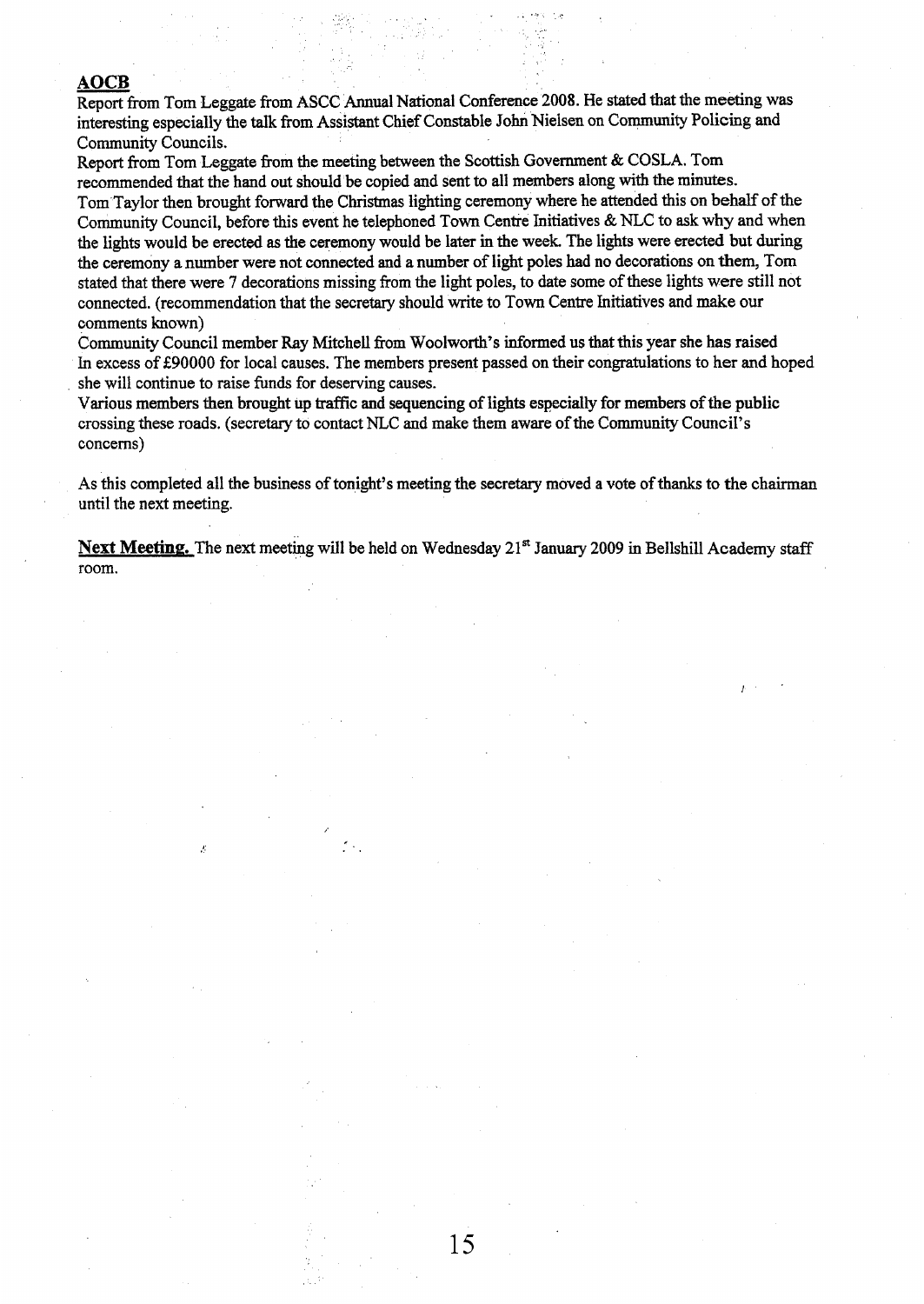# **Minutes of the meeting held on** Wednesday 21<sup>st</sup> January 2009 **Bellshill Academv Staff Room**

#### **Welcome**

The chairman **Tom** Leggate welcomed all **to the** meeting.

# **Present**

T Leggate Chairman, T Taylor Treasurer, **Ray** Mitchell, Waiter Baker, Mice Forsyth, Pat Bannister, Alan Wylie Police, D McLeod Secretary.

**Apologies** E Williamson Vice Chair Person,

**Minutes** The minutes from the meeting of Wednesday1 **7"** December were moved correct by Ray Mitchell and seconded by **A** Forsyth.

# **Business Arising**

D McLeod read out 2 letters that have been sent **and** they are still waiting on replies.

Letter 1 Roads Department **Graham** MacKay on various **points** on the time members of the public are given to cross various roads, within the road changes in Bellshill.

Letter 2 Anne Flood complaint on the Christmas Lighting Ceremony.

Various members then commented on various issues where drivers are turning **around** on the Main Street and travelling against the flow of traffic.

Lights at the junction of Hamilton Road and Glebe Street not enough time for pedestrians to cross the road also drivers turning from Glebe Street into Hamilton Road need to be aware of the sequencing of lights.

Main Street on a Friday afternoon is horrendous the amount of traffic is causing lengthy tailbacks.

/'

# **Police Reoort**

The month of **January** has been successful where crime in general has been fairly low. There has been an increase in house breakings **within** the **Asian** community, Alan Wylie our community Police Officer **has** set up surgeries within the local mosques to assist the people that have been targeted.

Blue Light disco again **has** been **a,** great success within the *Sir* Matt Busby Centre where approximately 1 **15** attended. *Thanks* should be extended to all that assisted during this event. Off sales scheme where coloured carrier bags are used in certain off licenses. Police campaign against violence is ongoing.

**Treasurers Report** T Taylor informed the meeting that the finances of the community council is good.

# Correspondence

- Weekly List of Planning Applications
- Weekly issues of Third Force News
- Receipt from the Salvation Army Band for their assistance at the Remembrance Day Parade &  $\bullet$ service
- Receipt from the Imperial Flute Band for their assistance at the Remembrance Day Parade &  $\bullet$ service
- Letter from Rev Alan McKenzie returning his cheque for his assistance at the Remembrance